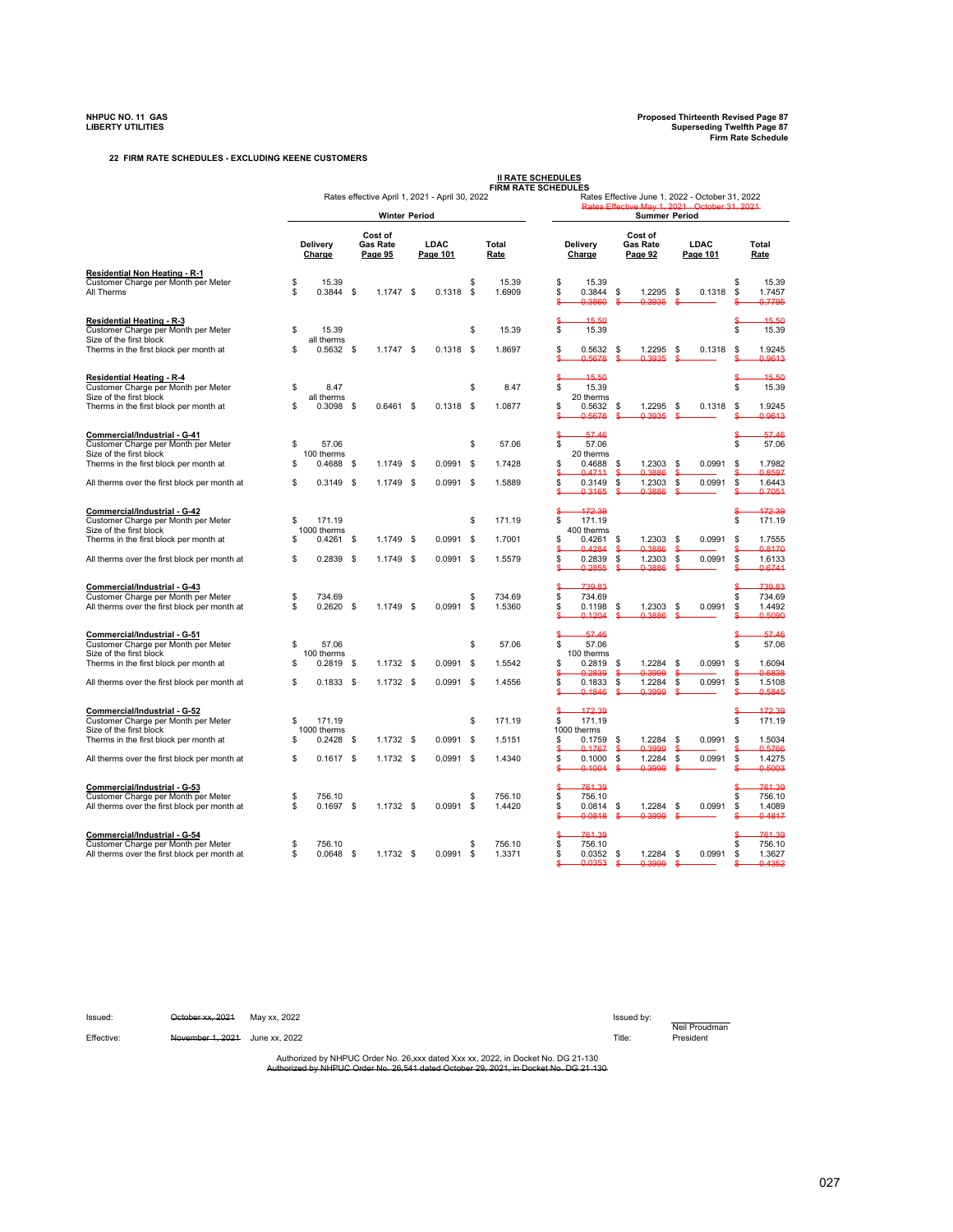## **KEENE CUSTOMERS 24 FIRM RATE SCHEDULES - MANAGED EXPANSION PROGRAM-EXCLUDING**

Rates effective April 1, 2022 - April 30, 2022<br>Rates Effective May 1, 2022 - October 31, 2022<br>Rates Effective May 1, 2022 - October 31, 2022

|                                                                         |    | <b>Winter Period</b>      |      |                                       |                            |    |               |          | <b>Summer Period</b> |         |                                       |           |                     |                                |  |  |  |
|-------------------------------------------------------------------------|----|---------------------------|------|---------------------------------------|----------------------------|----|---------------|----------|----------------------|---------|---------------------------------------|-----------|---------------------|--------------------------------|--|--|--|
|                                                                         |    |                           |      | Cost of<br><b>Gas Rate</b><br>Page 92 | LDAC<br>Charge             |    | Total<br>Rate |          | Delivery<br>Charge   |         | Cost of<br><b>Gas Rate</b><br>Page 89 |           | LDAC<br>Page 97     | Total<br>Rate                  |  |  |  |
| Residential Non Heating - R-5<br>Customer Charge per Month per Meter    | \$ | 20.01                     |      |                                       |                            | s  | 20.01         | \$       | 20.01                |         |                                       |           |                     | \$<br>20.01                    |  |  |  |
| All therms                                                              | \$ | $0.4997$ \$               |      |                                       | 1.1747 \$ 0.1318           |    | \$1.8062      | \$       | 0.4997<br>0.5018     | \$<br>S | 1.2295<br>0.3148                      | \$        | 0.1318<br>0.0589    | \$1.8610<br>0.8755<br>\$       |  |  |  |
| <b>Residential Heating - R-6</b><br>Customer Charge per Month per Meter | S  | 20.01                     |      |                                       |                            | S  | 20.01         | S<br>s   | 20 15<br>20.01       |         |                                       |           |                     | $-20.15$<br>\$<br>20.01<br>\$. |  |  |  |
| All therms                                                              | \$ | $0.7322$ \$               |      |                                       | 1.1747 \$ 0.1318           |    | \$2.0387      | s<br>S   | 0.7322<br>0.7381     | \$<br>S | 1.2295<br>0.3148                      | \$<br>S   | 0.1318<br>0.0589    | \$2.0935<br>$$ -1.1118$        |  |  |  |
|                                                                         |    |                           |      |                                       |                            |    |               |          | 20.15                |         |                                       |           |                     | 20.15                          |  |  |  |
| <b>Residential Heating - R-7</b><br>Customer Charge per Month per Meter | \$ | 11.01                     |      |                                       |                            | s  | 11.01         | s        | 20.01                |         |                                       |           |                     | 20.01<br>\$                    |  |  |  |
| All therms                                                              | S  | $0.4027$ \$               |      |                                       | 0.6461 \$ 0.1318           |    | \$1.1806      | \$       | 0.7322               | \$      | 1.2295                                | \$        | 0.1318              | \$2.0935                       |  |  |  |
|                                                                         |    |                           |      |                                       |                            |    |               |          | 07381                | ₫       | 03148                                 |           | 00589               | $$ -11118$                     |  |  |  |
| Commercial/Industrial - G-44                                            |    |                           |      |                                       |                            |    |               |          | 74.69                |         |                                       |           |                     | 74.69                          |  |  |  |
| Customer Charge per Month per Meter                                     | \$ | 74.18                     |      |                                       |                            | \$ | 74.18         | \$       | 74.18                |         |                                       |           |                     | 74.18<br>\$                    |  |  |  |
| Size of the first block<br>Therms in the first block per month at       | S  | 100 therms<br>$0.6094$ \$ |      | 1.1749                                | \$0.0991                   |    | \$1.8834      | S        | 20 therms<br>0.6094  | \$      | 1.2303                                | \$        | 0.0991              | \$1.9388                       |  |  |  |
|                                                                         |    |                           |      |                                       |                            |    |               |          | 0.6126               | \$.     | 0.3109                                | S         | 0.0555              | \$ 0.9790                      |  |  |  |
| All therms over the first block per month at \$                         |    | $0.4094$ \$               |      |                                       | 1.1749 \$ 0.0991           |    | \$1.6834      | S        | 0.4094               | \$      | 1.2303                                | \$        | 0.0991              | \$1.7388                       |  |  |  |
|                                                                         |    |                           |      |                                       |                            |    |               |          | 04114                | \$      | 03109                                 |           | 0 0 5 5 5           | \$ 0 7778                      |  |  |  |
| Commercial/Industrial - G-45                                            |    |                           |      |                                       |                            |    |               |          | 224 11               |         |                                       |           |                     | \$22411                        |  |  |  |
| Customer Charge per Month per Meter<br>Size of the first block          | S  | 222.55<br>1000 therms     |      |                                       |                            |    | \$222.55      | s        | 222.55<br>400 therms |         |                                       |           |                     | \$222.55                       |  |  |  |
| Therms in the first block per month at                                  | \$ | $0.5539$ \$               |      | 1.1749                                | \$ 0.0991                  |    | \$1.8279      | \$       | 0.5539               | \$      | 1.2303                                | \$        | 0.0991              | \$1.8833                       |  |  |  |
|                                                                         |    |                           |      |                                       |                            |    |               |          | 0.5569               | \$      | 0.3109                                | \$        | 0.0555              | \$0.9233                       |  |  |  |
| All therms over the first block per month at \$                         |    | $0.3691$ \$               |      |                                       | 1.1749 \$0.0991            |    | \$1.6431      | S<br>S   | 0.3691<br>0.3711     | \$<br>S | 1.2303<br>0.3109                      | \$<br>\$. | 0.0991<br>0.0555    | \$1.6985<br>\$ 0.7375          |  |  |  |
|                                                                         |    |                           |      |                                       |                            |    |               |          |                      |         |                                       |           |                     |                                |  |  |  |
| Commercial/Industrial - G-46<br>Customer Charge per Month per Meter     | \$ | 955.10                    |      |                                       |                            | s. | 955.10        | S        | 96178<br>955.10      |         |                                       |           |                     | \$96178<br>\$955.10            |  |  |  |
| All therms over the first block per month at \$                         |    | $0.3406$ \$               |      |                                       | 1.1749 \$0.0991            |    | \$1.6146      | S        | 0.1557               | \$      | 1.2303                                | \$        | 0.0991              | \$1.4851                       |  |  |  |
|                                                                         |    |                           |      |                                       |                            |    |               |          | 0.1565               |         | 0.3109                                |           | 0.0555              | \$0.5229                       |  |  |  |
| Commercial/Industrial - G-55                                            |    |                           |      |                                       |                            |    |               |          | 74.69                |         |                                       |           |                     | 74.69<br>ዴ                     |  |  |  |
| Customer Charge per Month per Meter                                     | S  | 74.18                     |      |                                       |                            | S  | 74.18         | S        | 74.18                |         |                                       |           |                     | \$74.18                        |  |  |  |
| Size of the first block<br>Therms in the first block per month at       | \$ | 100 therms<br>$0.3665$ \$ |      |                                       | 1.1732 \$ 0.0991           |    | \$1.6388      | \$       | 100 therms<br>0.3665 | \$      | 1.2284                                | \$        | 0.0991              | \$1.6940                       |  |  |  |
|                                                                         |    |                           |      |                                       |                            |    |               |          | 03691                |         | 03199                                 | S         | 0 0 5 5 5           | \$ 07445                       |  |  |  |
| All therms over the first block per month at \$                         |    | 0.2383                    | - \$ |                                       | 1.1732 \$ 0.0991           |    | \$1.5106      | s        | 0.2383               | \$      | 1.2284                                | \$        | 0.0991              | \$1.5658                       |  |  |  |
|                                                                         |    |                           |      |                                       |                            |    |               | s        | 0.2400<br>224.11     | \$      | 0.3199                                | s         | 0.0555              | \$ 0.6154                      |  |  |  |
| Commercial/Industrial - G-56<br>Customer Charge per Month per Meter     | \$ | 222.55                    |      |                                       |                            |    | \$222.55      | \$<br>\$ | 222.55               |         |                                       |           |                     | \$224.11<br>\$222.55           |  |  |  |
| Size of the first block                                                 |    | 1000 therms               |      |                                       |                            |    |               |          | 1000 therms          |         |                                       |           |                     |                                |  |  |  |
| Therms in the first block per month at                                  | S  | $0.3157$ \$               |      |                                       | 1.1732 \$ 0.0991           |    | \$1.5880      | S        | 0.2287               | \$      | 1.2284                                | \$        | 0.0991              | \$1.5562                       |  |  |  |
|                                                                         |    |                           |      |                                       |                            |    |               |          | 02297                | S       | 03199                                 | \$        | 0.0555              | \$06051                        |  |  |  |
| All therms over the first block per month at \$                         |    | $0.2102$ \$               |      |                                       | 1.1732 \$ 0.0991 \$ 1.4825 |    |               | s        | 0.1300<br>0 1304     | \$<br>S | 1.2284<br>03199                       | \$<br>S   | 0.0991<br>0 0 5 5 5 | \$1.4575                       |  |  |  |
| Commercial/Industrial - G-57                                            |    |                           |      |                                       |                            |    |               |          | 989.80               |         |                                       |           |                     | \$ 989.80                      |  |  |  |
| Customer Charge per Month per Meter                                     | S  | 982.93                    |      |                                       |                            |    | \$982.93      | S        | 982.93               |         |                                       |           |                     | \$982.93                       |  |  |  |
| All therms over the first block per month at \$                         |    | $0.2207$ \$               |      |                                       | 1.1732 \$0.0991            |    | \$1.4930      | \$       | 0.1059               | \$      | 1.2284                                | \$        | 0.0991              | \$1.4334                       |  |  |  |
|                                                                         |    |                           |      |                                       |                            |    |               |          | 0.1063               |         | 0.3199                                |           | 0.0555              | \$0.4817                       |  |  |  |
| Commercial/Industrial - G-58                                            |    |                           |      |                                       |                            |    |               |          | 989 80               |         |                                       |           |                     | \$98980                        |  |  |  |
| Customer Charge per Month per Meter                                     | \$ | 982.93                    |      |                                       |                            | \$ | 982.93        | S        | 982.93               |         |                                       |           |                     | \$982.93                       |  |  |  |
| All therms over the first block per month at \$                         |    | $0.0842$ \$               |      |                                       | 1.1732 \$0.0991            |    | \$1.3565      | S        | 0.0457               | \$      | 1.2284 \$                             |           | 0.0991              | \$1.3732                       |  |  |  |

| <b>Winter Period</b>  |              |                                       |                            |    |               | <b>Summer Period</b>      |                                                 |                |                                       |                 |                            |                                                                |
|-----------------------|--------------|---------------------------------------|----------------------------|----|---------------|---------------------------|-------------------------------------------------|----------------|---------------------------------------|-----------------|----------------------------|----------------------------------------------------------------|
| Delivery<br>Charge    |              | Cost of<br><b>Gas Rate</b><br>Page 92 | LDAC<br>Charge             |    | Total<br>Rate |                           | Delivery<br>Charge                              |                | Cost of<br><b>Gas Rate</b><br>Page 89 |                 | <b>LDAC</b><br>Page 97     | Total<br>Rate                                                  |
| 20.01<br>0.4997 S     |              |                                       | 1.1747 \$0.1318 \$1.8062   | S  | 20.01         | S<br>\$<br>\$             | 20.01<br>0.4997<br>0.5018                       | \$<br>S        | 1.2295<br>0.3148                      | \$              | 0.1318<br>0.0589           | \$20.01<br>\$1.8610<br>\$0.8755                                |
| 20.01<br>$0.7322$ \$  |              |                                       | 1.1747 \$ 0.1318 \$ 2.0387 | S  | 20.01         | \$<br>\$<br>s.            | 20.15<br>20.01<br>0.7322<br>0.7381              | \$<br>-8       | 1.2295<br>$0.3148$ \$                 | \$              | 0.1318<br>0.0589           | $-20.15$<br>\$<br>\$20.01<br>\$2.0935<br>\$1.1118              |
| 11.01<br>$0.4027$ \$  |              | 0.6461                                | \$ 0.1318 \$ 1.1806        | \$ | 11.01         | \$.<br>S<br>\$<br>\$      | $-20.15$<br>20.01<br>0.7322<br>0.7381           | \$             | 1.2295<br>0.3148                      | \$              | 0.1318<br>00589            | \$20.15<br>\$20.01<br>\$2.0935<br>\$1118                       |
| 74.18                 |              |                                       |                            | S  | 74.18         | s.<br>\$                  | $-74.69$<br>74.18                               |                |                                       |                 |                            | \$74.69<br>\$74.18                                             |
| 100 therms<br>0.6094  | \$           |                                       | 1.1749 \$ 0.0991 \$ 1.8834 |    |               | S                         | 20 therms<br>0.6094                             | \$             | 1.2303                                | \$              | 0.0991                     | \$1.9388                                                       |
| 0.4094                | $\mathbf{s}$ |                                       | 1.1749 \$0.0991            |    | \$1.6834      | S<br>S<br>\$.<br>S        | $-0.6126$<br>0.4094<br>04114<br>$-224.11$       | \$<br>\$<br>\$ | 0.3109<br>1.2303<br>03109             | \$<br>\$<br>\$  | 0.0555<br>0.0991           | \$ 0.9790<br>\$1.7388<br>00555 \$07778<br>\$224.11             |
| 222.55<br>1000 therms |              |                                       |                            |    | \$222.55      | S                         | 222.55<br>400 therms                            |                |                                       |                 |                            | \$222.55                                                       |
| 0.5539                | \$           |                                       | 1.1749 \$ 0.0991 \$ 1.8279 |    |               | S                         | 0.5539                                          | \$             | 1.2303<br>0.3109                      | \$              |                            | 0.0991 \$1.8833                                                |
| 0.3691                | S            | 1.1749                                | \$ 0.0991                  |    | \$1.6431      | \$<br>\$<br>\$.           | 0.5569<br>0.3691<br>0.3711                      | \$<br>\$<br>\$ | 1.2303<br>0.3109                      | S<br>\$<br>\$   | 0.0555<br>0.0991<br>0.0555 | \$0.9233<br>\$1.6985<br>\$0.7375                               |
| 955.10<br>$0.3406$ \$ |              |                                       | 1.1749 \$0.0991 \$1.6146   |    | \$955.10      | \$<br>\$<br>Ś<br>S<br>\$. | 96178<br>955.10<br>0.1557<br>0.1565<br>$-74.69$ | \$<br>S        | 1.2303<br>0.3109                      | \$<br>\$        | 0.0991<br>0.0555           | \$.961.78<br>\$955.10<br>\$1.4851<br>\$0.5229<br>\$74.69       |
| 74.18<br>100 therms   |              |                                       |                            | S  | 74.18         | S                         | 74.18<br>100 therms                             |                |                                       |                 |                            | \$74.18                                                        |
| 0.3665                | \$           |                                       | 1.1732 \$ 0.0991 \$ 1.6388 |    |               | \$<br>Ŝ                   | 0.3665<br>03691                                 | \$<br>\$       | 1.2284<br>03199                       | \$<br>S         | 0.0555                     | 0.0991 \$1.6940<br>\$0.7445                                    |
| $0.2383$ \$           |              |                                       | 1.1732 \$ 0.0991           |    | \$1.5106      | \$<br>S<br>s.             | 0.2383<br>0.2400<br>$-224.11$                   | \$<br>S        | 1.2284<br>0.3199                      | \$<br>\$        | 0.0991<br>0.0555           | \$1.5658<br>\$0.6154<br>\$224.11                               |
| 222.55                |              |                                       |                            |    | \$222.55      | \$                        | 222.55                                          |                |                                       |                 |                            | \$222.55                                                       |
| 1000 therms<br>0.3157 | S            |                                       | 1.1732 \$ 0.0991 \$ 1.5880 |    |               | \$                        | 1000 therms<br>0.2287                           | \$             | 1.2284                                | \$              |                            | 0.0991 \$1.5562                                                |
| $0.2102$ \$           |              |                                       | 1.1732 \$ 0.0991           |    | \$1.4825      | S<br>S<br>\$.             | 0.2297<br>0.1300<br>0.1304                      | ዴ<br>\$        | 0.3199<br>1.2284<br>0.3199            | \$<br>\$.<br>\$ | 0.0555<br>0.0991<br>0.0555 | \$06054<br>\$1.4575                                            |
| 982.93<br>$0.2207$ \$ |              |                                       | 1.1732 \$ 0.0991 \$ 1.4930 |    | \$982.93      | S<br>\$<br>\$<br>s.       | 989.80<br>982.93<br>$0.1059$ \$<br>0.1063       |                | 1.2284<br>0.3199                      | \$              | 0.0991<br>0.0555           | \$89.80<br>\$982.93<br>\$1.4334<br>\$0.4817                    |
| 982.93<br>$0.0842$ \$ |              |                                       | 1.1732 \$ 0.0991 \$ 1.3565 |    | \$982.93      | \$<br>\$<br>Ś<br>s.       | 989 80<br>982.93<br>0.0457<br>$0.0459$ \$       | \$             | 1.2284<br>0.3199                      | \$.<br>\$       |                            | \$98980<br>\$982.93<br>0.0991 \$1.3732<br>$0.0555$ \$ $0.4213$ |

Issued: Getober xx, 2021 May xx, 2022

Effective: November 1, 2021 June xx, 2022 **November 1, 2021** Title:

Neil Proudman

Authorized by NHPUC Order No. 26, xxx dated Xxx xx, 2022, in Docket No. DG 21-130<br>Authorized by NHPUC Order No. 26,541 dated October 29, 2021, in Docket No. DG 21-130 Authorized by NHPUC Order No. 26,541 dated October 29, 2021, in Docket No. DG 21 130

# **NHPUC NO. 11 GAS Proposed Thirteenth Revised Page 89 LIBERTY UTILITIES Superseding Twelfth Page 89 Firm Rate Schedule**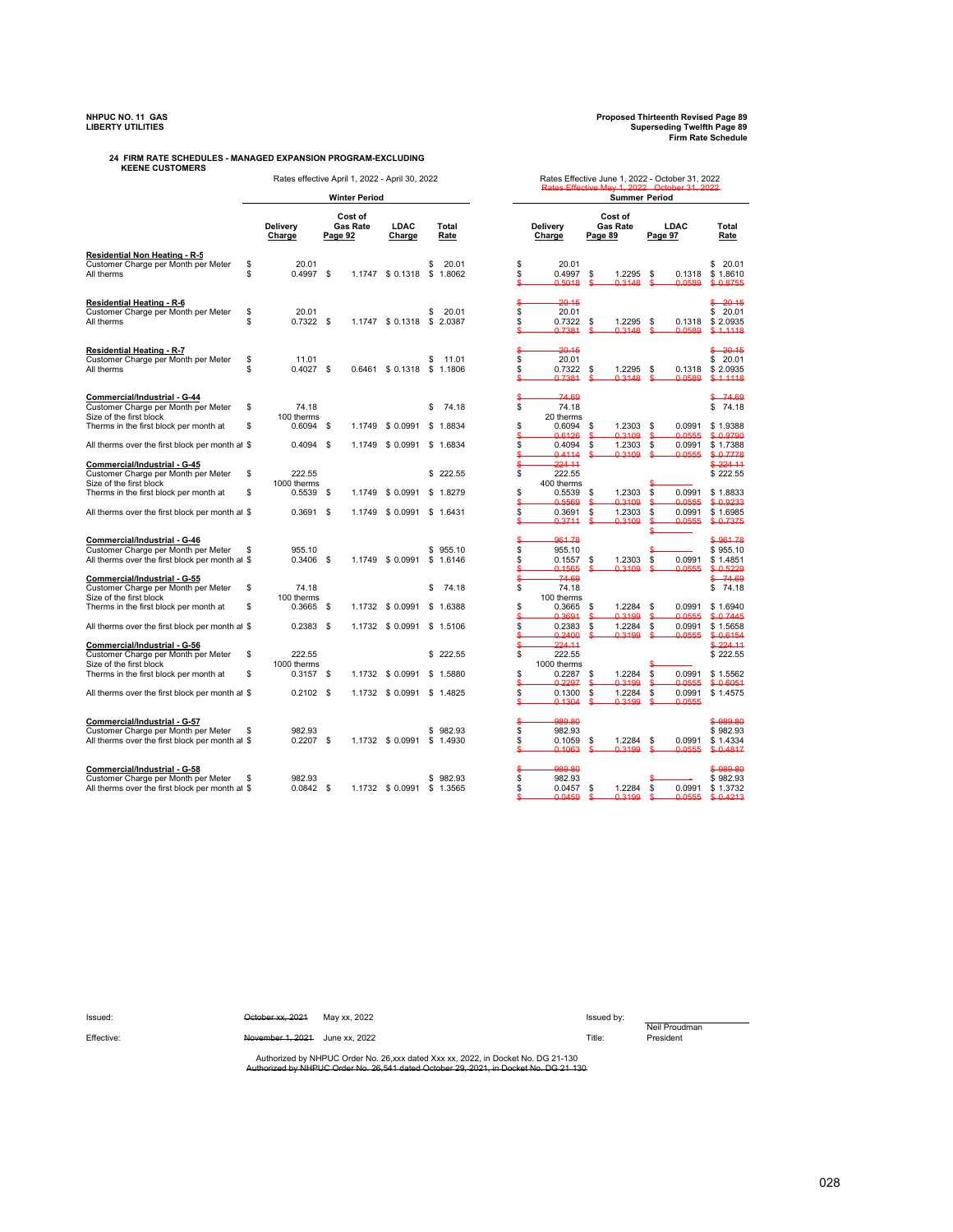**NHPUC NO. 11 GAS Proposed Second Revised Page 91 LIBERTY UTILITIES Superseding First Page 91 Summer Cost of Gas**

 **CUSTOMERS OR GAS LIGHTING 26 ANTICIPATED SUMMER PERIOD COST OF GAS EXCLUDING KEENE**

**Anticipated Cost of Gas PERIOD COVERED: SUMMER PERIOD, MAY 1, 2022 THROUGH OCTOBER 31, 2022 PERIOD COVERED: SUMMER PERIOD, MAY 1, 2021 THROUGH OCTOBER 31, 2021 (REFER TO TEXT ON IN SECTION 16 COST OF GAS CLAUSE)**

|                                                                                                                                 | (Col 3)<br>(Col 2)    |
|---------------------------------------------------------------------------------------------------------------------------------|-----------------------|
| ANTICIPATED DIRECT COST OF GAS<br><b>Purchased Gas:</b>                                                                         |                       |
| Demand Costs:<br>2.919.324<br>\$                                                                                                | 3,276,842             |
| Supply Costs:<br>2.202.631                                                                                                      | 14,026,699            |
| <b>Storage Gas:</b>                                                                                                             |                       |
| Demand, Capacity:                                                                                                               |                       |
| <b>Commodity Costs:</b>                                                                                                         |                       |
| 22,682<br><b>Produced Gas:</b>                                                                                                  | 82,504                |
|                                                                                                                                 |                       |
| <b>Hedged Contract Savings</b>                                                                                                  |                       |
|                                                                                                                                 |                       |
| <b>Unadjusted Anticipated Cost of Gas</b><br>5,144,637                                                                          | \$<br>17,386,045      |
| Adjustments:                                                                                                                    |                       |
| Prior Period (Over)/Under Recovery as of April 30, 2018 September 01, 2019 (monthly adjustment filing)<br>1.885.446<br>\$       | 7,707,954             |
| 51.144<br>Interest                                                                                                              | 167,582               |
| <b>Prior Period Adjustments</b>                                                                                                 |                       |
| <b>Broker Revenues</b>                                                                                                          |                       |
| Refunds from Suppliers                                                                                                          |                       |
| <b>Fuel Financing</b><br><b>Transportation CGA Revenues</b>                                                                     |                       |
| Interruptible Sales Margin                                                                                                      |                       |
| Capacity Release and Off System Sales Margin                                                                                    |                       |
| <b>Hedging Costs</b><br>Fixed Price Option Administrative Costs                                                                 |                       |
| 1,936,590<br><b>Total Adjustments</b>                                                                                           | 7,875,536             |
|                                                                                                                                 |                       |
| 7,081,227<br><b>Total Anticipated Direct Cost of Gas</b>                                                                        | \$<br>25,261,581      |
| Anticipated Indirect Cost of Gas                                                                                                |                       |
| <b>Working Capital:</b>                                                                                                         |                       |
| Total anticipated Direct Cost of Gas (05/01/2018 10/31/2018)(05/01/19 - 10/31/19)<br>5,144,637<br>\$                            | 17,386,045            |
| 0.0391<br><b>Working Capital Rate</b><br>3.25%<br>Prime Rate                                                                    | 3.25%                 |
| 0.127%<br><b>Working Capital Percentage</b>                                                                                     | 0.01%                 |
| 6,538<br>\$<br><b>Working Capital</b>                                                                                           | 1,294                 |
| (18.982)                                                                                                                        |                       |
| Plus: Working Capital Reconciliation (Acct 142.20) (Acct 1163-1424)<br>(12, 443)<br><b>Total Working Capital Allowance</b><br>s | 25,064<br>S<br>26,358 |
|                                                                                                                                 |                       |
| <b>Bad Debt:</b>                                                                                                                |                       |
|                                                                                                                                 |                       |
| Total anticipated Direct Cost of Gas (05/01/2018 - 10/31/2018)(05/01/19 - 10/31/19)<br>5,144,637<br>\$                          | 17,386,045            |
| Less: Refunds                                                                                                                   |                       |
| Plus: Total Working Capital<br>(12.443)<br>Plus: Prior Period (Over)/Under Recovery<br>1.885.446                                | 26,358<br>7,707,954   |
| 7.017.640<br>Subtotal<br>\$                                                                                                     | 25,120,357            |
|                                                                                                                                 |                       |
| <b>Bad Debt Percentage</b><br>4-11%<br>77,896<br><b>Bad Debt Allowance</b>                                                      | 0.70%<br>175,843      |
| (280, 167)<br>Plus: Bad Debt Reconciliation (Acct 175.52) (Acct 1163-1754)                                                      | 464,841               |
| (202, 272)<br><b>Total Bad Debt Allowance</b>                                                                                   | 640,683               |
| Production and Storage Capacity                                                                                                 |                       |
|                                                                                                                                 |                       |
| Miscellaneous Overhead (05/01/2018 10/31/2018) (05/01/19 - 10/31/19)<br>\$<br>13.170<br>20.973                                  |                       |
| Times Summer Winter Sales<br>109.299<br>Divided by Total Sales                                                                  | 23,366<br>115,043     |
| Miscellaneous Overhead                                                                                                          |                       |
| Total Anticipated Indirect Cost of Gas<br>(212, 188)                                                                            | 667,042<br>\$         |

| Issued: | October xx. 2021            | Mav xx. 2022  |                                                                                                                                                                                    | Issued by: |           |
|---------|-----------------------------|---------------|------------------------------------------------------------------------------------------------------------------------------------------------------------------------------------|------------|-----------|
|         |                             |               |                                                                                                                                                                                    |            | Neil Prou |
|         | Effective: November 1, 2021 | June xx. 2022 |                                                                                                                                                                                    | Title:     | President |
|         |                             |               |                                                                                                                                                                                    |            |           |
|         |                             |               | Authorized by NHPUC Order No. 26.xxx dated Xxx xx, 2022, in Docket No. DG 21-130                                                                                                   |            |           |
|         |                             |               | Authorized by NHPLIC Order No. 36 544 deted October 20, 2021, in Dealet No. DC 24, 120<br>Addiofi260 DV NFIFOG OR081 NO. 20.04   03.69 October 29. 2021. III Doctority, DG 21, Toy |            |           |

Neil Proudman<br>President